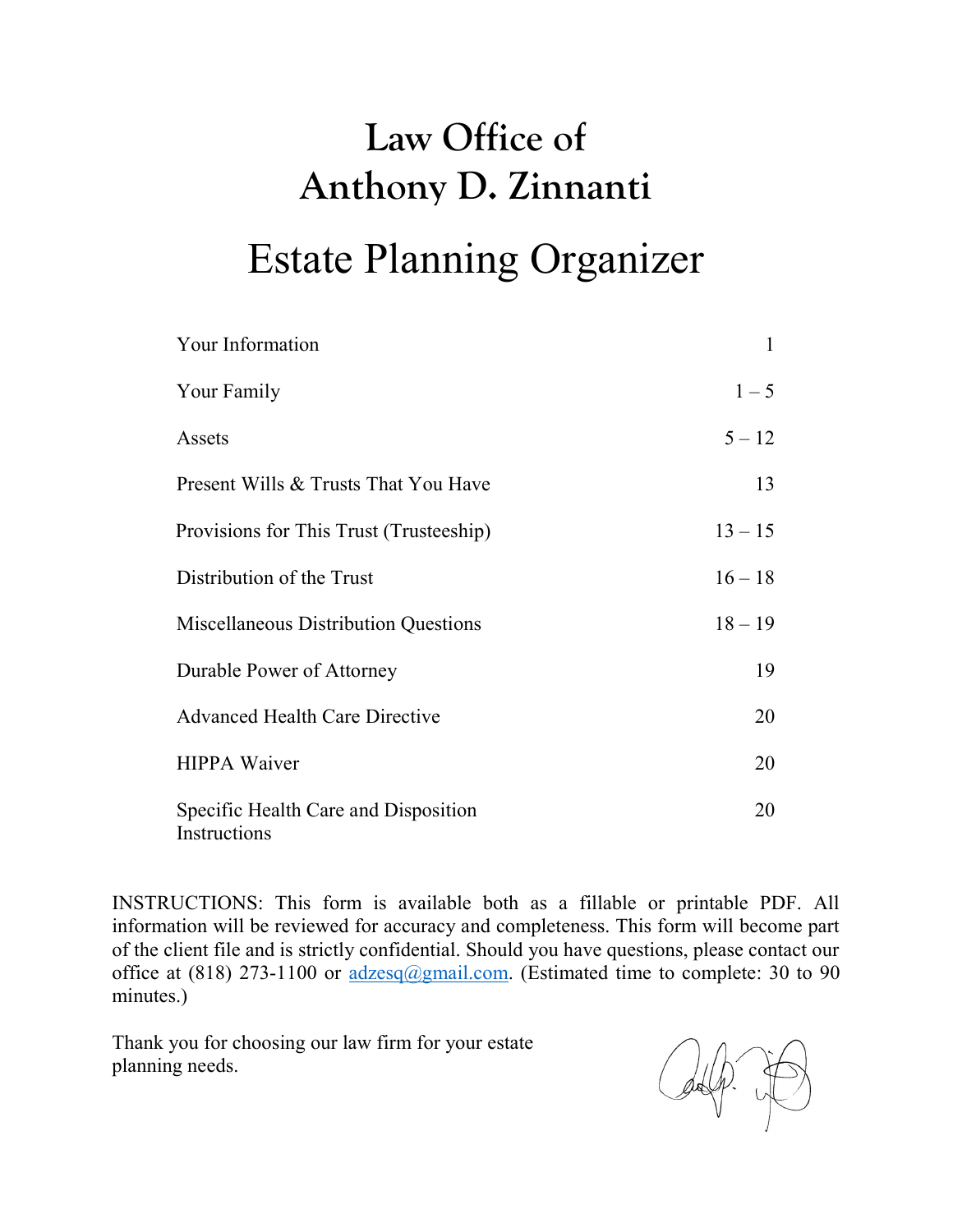Please complete the relevant parts of the questionnaire. Not all parts may be relevant. This questionnaire becomes part of your client file and is confidential. At the creation of the Trust, you (and your spouse) will be the "Settlor(s)," "Trustee(s)" and "Beneficiary(ies)."

A "Successor Trustee" and "Attorney in Fact" is a person who will handle your affairs or administer the Trust after disability or death. To avoid redundancy, you may check off where the appointed persons are the same as the the Successor Trustee(s). Look for the  $\rightarrow$ 

## I. Your Information (Trust Settlor)

|                                          |                                 | Home Phone: |
|------------------------------------------|---------------------------------|-------------|
|                                          |                                 |             |
|                                          |                                 |             |
|                                          |                                 |             |
|                                          |                                 |             |
| Occupation: Employer: Employer:          |                                 |             |
| <b>Current Spouse (Trust Co-Settlor)</b> |                                 |             |
|                                          |                                 |             |
|                                          |                                 |             |
|                                          | Occupation: Employer: Employer: |             |

## FAMILY

#### Your Children (Any Age and Dependent or Adult Status)

| 1. Name                                                             | <b>Birth Date</b>                                                 |
|---------------------------------------------------------------------|-------------------------------------------------------------------|
|                                                                     | Check one: Natural? Legally Adopted? Foster? Step? Special Needs? |
| Of this marriage or prior marriage?                                 |                                                                   |
| <b>Street Address</b>                                               | Phone                                                             |
| City:                                                               | Zip Code:<br>State:                                               |
| Will this child act as a "Successor Trustee" or "Attorney in Fact"? |                                                                   |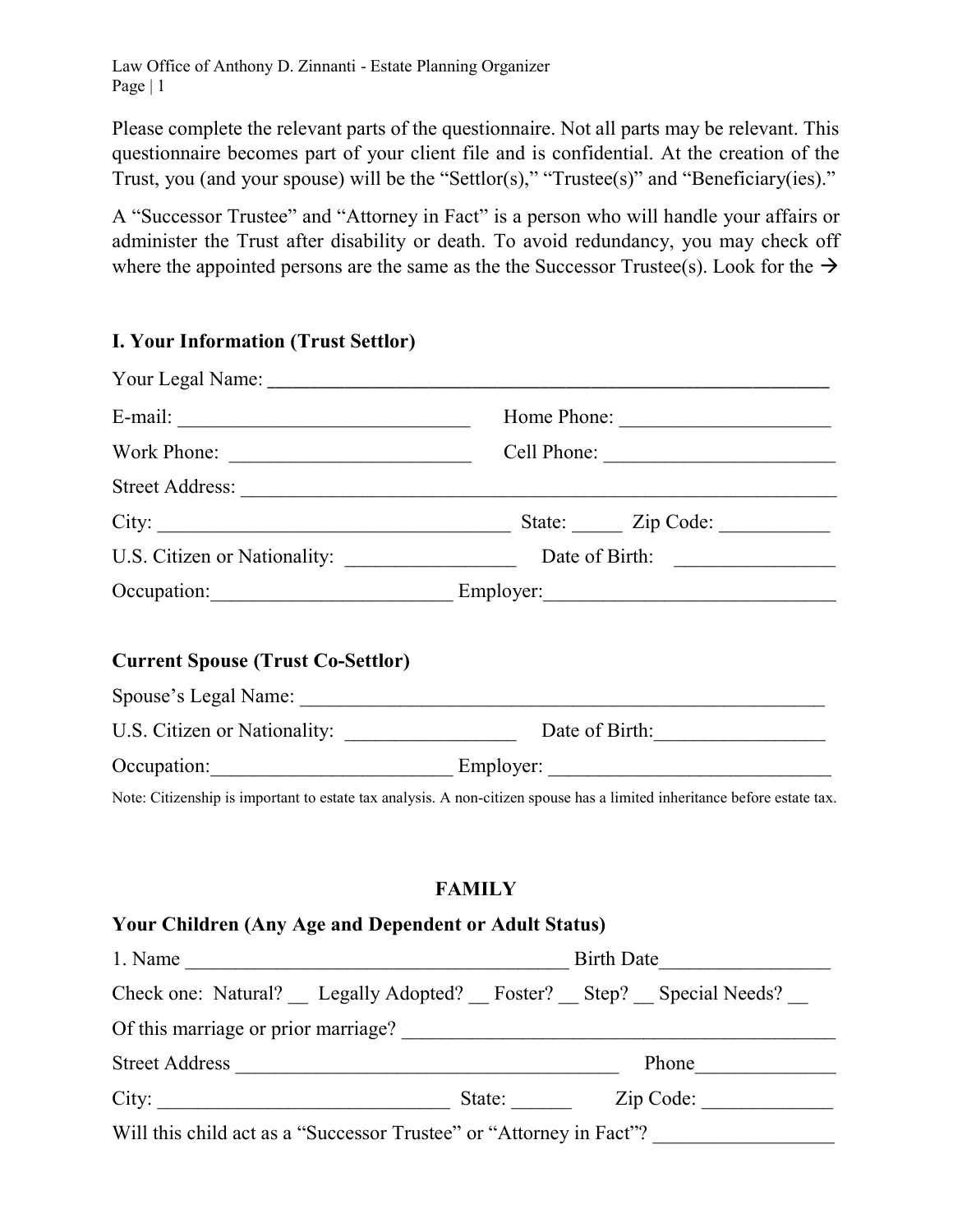# Children (Continued)

| Check one: Natural? __ Legally Adopted? __ Foster? __ Step? __ Special Needs? __                                    |
|---------------------------------------------------------------------------------------------------------------------|
|                                                                                                                     |
|                                                                                                                     |
|                                                                                                                     |
| Will this child act as a "Successor Trustee" or "Attorney in Fact"?                                                 |
|                                                                                                                     |
| Check one: Natural? Legally Adopted? Foster? Step? Special Needs?                                                   |
|                                                                                                                     |
|                                                                                                                     |
|                                                                                                                     |
| Will this child act as a "Successor Trustee" or "Attorney in Fact"?                                                 |
|                                                                                                                     |
| Check one: Natural? __ Legally Adopted? __ Foster? __ Step? __ Special Needs? __                                    |
|                                                                                                                     |
|                                                                                                                     |
|                                                                                                                     |
| Will this child act as a "Successor Trustee" or "Attorney in Fact"?                                                 |
| Are you aware of any disputed parentage issue? Briefly explain. This will be covered<br>in the follow up interview. |
| Are there any children (including grandchildren) expected but unborn at this time?                                  |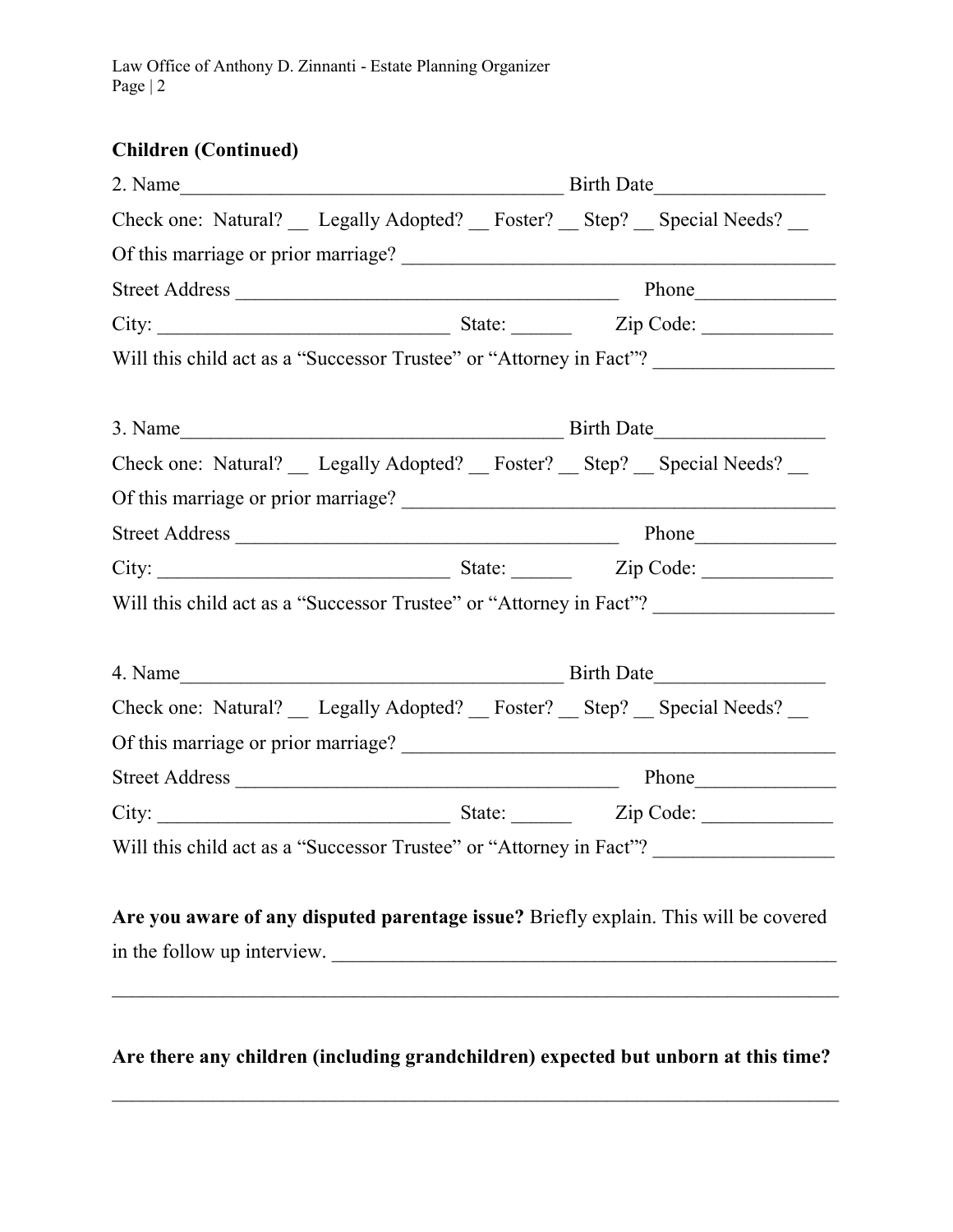# Grandchildren

How Many Grandchildren Do You Have? \_\_\_\_\_\_ (Number should be equivalent to chart) Please map the lineage of your grandchildren, if any. Your children (1 - 4) are identified from the previous page. Use an additional page, if necessary.

| Child 1.        | Child 2.        | Child 3.        | Child 4.        |
|-----------------|-----------------|-----------------|-----------------|
| GC 1            | GC 1            | GC 1            | GC 1            |
| GC <sub>2</sub> | GC <sub>2</sub> | GC <sub>2</sub> | GC <sub>2</sub> |
| GC <sub>3</sub> | GC <sub>3</sub> | GC <sub>3</sub> | GC <sub>3</sub> |
| GC <sub>4</sub> | GC <sub>4</sub> | GC <sub>4</sub> | GC <sub>4</sub> |
| GC <sub>5</sub> | GC <sub>5</sub> | GC <sub>5</sub> | GC <sub>5</sub> |

# Parents

## Your Father

|                             | Name<br>Birth Date                                                   |                                                                      |  |
|-----------------------------|----------------------------------------------------------------------|----------------------------------------------------------------------|--|
|                             |                                                                      | Phone                                                                |  |
| City:                       |                                                                      | State: <u>Zip Code:</u>                                              |  |
|                             |                                                                      | Will this parent act as a "Successor Trustee" or "Attorney in Fact"? |  |
| <b>Your Spouse's Father</b> |                                                                      |                                                                      |  |
| Name                        |                                                                      | Birth Date                                                           |  |
|                             |                                                                      |                                                                      |  |
| City:                       |                                                                      | State: <u>Zip Code:</u>                                              |  |
|                             | Will this parent act as a "Successor Trustee" or "Attorney in Fact"? |                                                                      |  |
| <b>Your Mother</b>          |                                                                      |                                                                      |  |
|                             |                                                                      |                                                                      |  |
|                             |                                                                      | Phone                                                                |  |
| City:                       |                                                                      | State: Zip Code:                                                     |  |
|                             | Will this parent act as a "Successor Trustee" or "Attorney in Fact"? |                                                                      |  |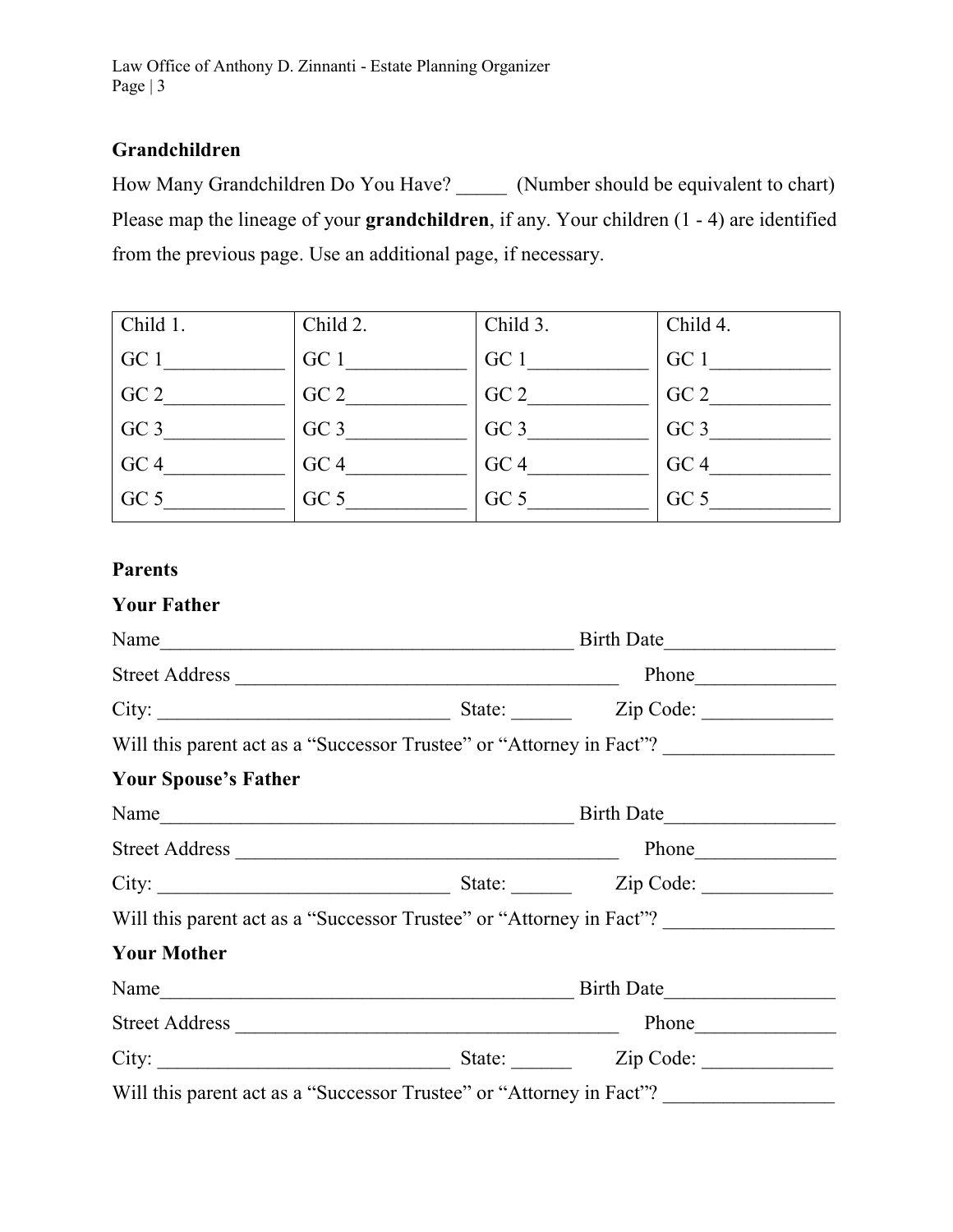# Your Spouse's Mother

|                      | Will this parent act as a "Successor Trustee" or "Attorney in Fact"?              |
|----------------------|-----------------------------------------------------------------------------------|
|                      | Are you the potential heir to any parents' estate? ______________________________ |
| <b>Your Siblings</b> |                                                                                   |
|                      |                                                                                   |
|                      |                                                                                   |
|                      |                                                                                   |
|                      | Will this sibling act as a "Successor Trustee" or "Attorney in Fact"?             |
|                      |                                                                                   |
|                      |                                                                                   |
|                      |                                                                                   |
|                      | Will this sibling act as a "Successor Trustee" or "Attorney in Fact"?             |
|                      |                                                                                   |
|                      |                                                                                   |
| City:                | State: <u>Zip Code:</u>                                                           |
|                      | Will this sibling act as a "Successor Trustee" or "Attorney in Fact"?             |
|                      |                                                                                   |
|                      |                                                                                   |
|                      |                                                                                   |
|                      | Will this sibling act as a "Successor Trustee" or "Attorney in Fact"?             |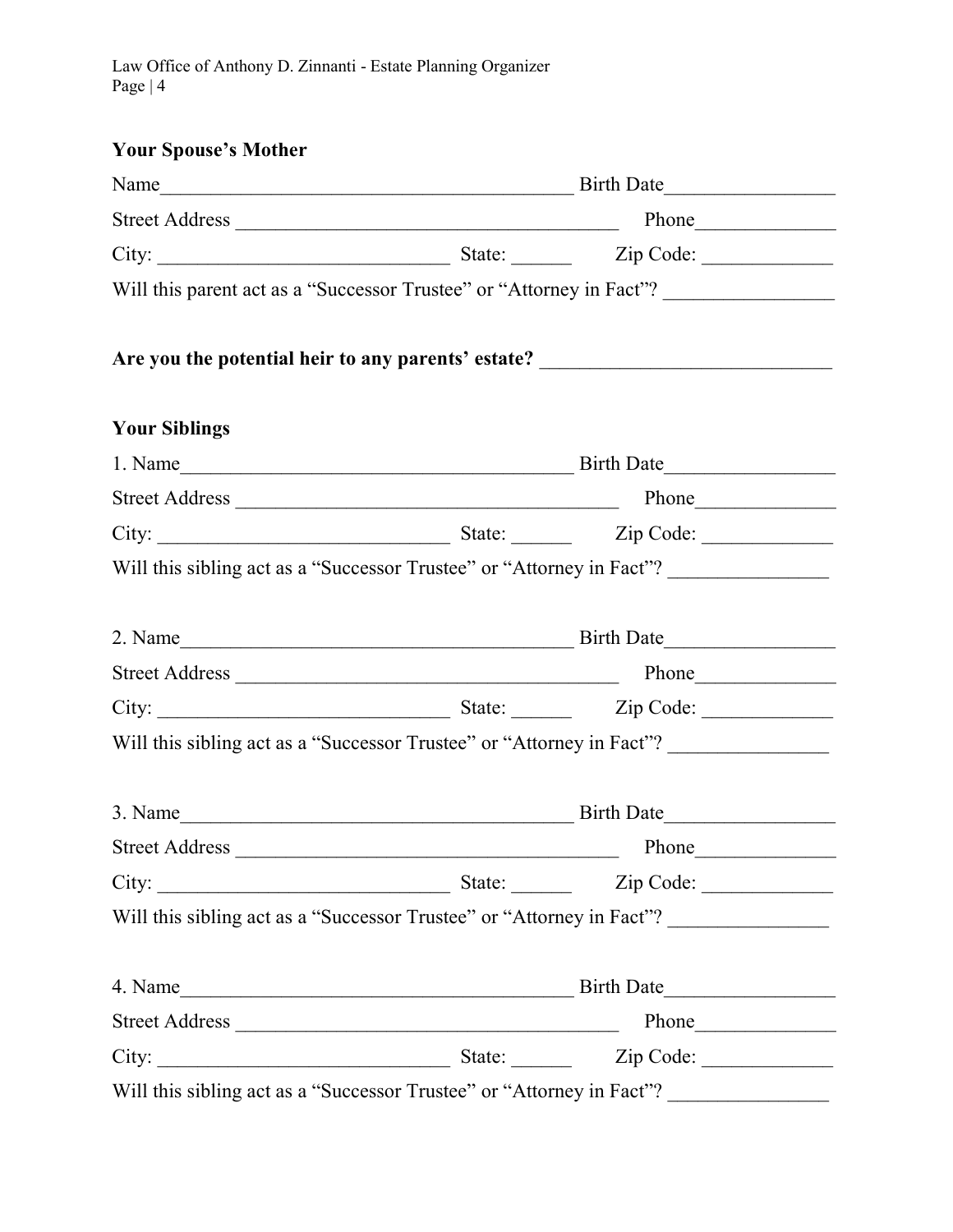Is anyone (spouse, children, grandchildren, parents or siblings) mentioned in this questionnaire receiving public benefits or Supplemental Security Income ("SSI")? If so, who and what benefits? \_\_\_\_\_\_\_\_\_\_\_\_\_\_\_\_\_\_\_\_\_\_\_\_\_\_\_\_\_\_\_\_\_\_\_\_\_\_\_\_\_\_\_\_\_\_\_\_\_\_\_

Do you or your spouse have any outstanding child support obligation? If so, how much and what is the nature of it? Does it include repayment of public benefits for a child?

 $\mathcal{L}_\mathcal{L}$  , and the contribution of the contribution of the contribution of the contribution of the contribution of the contribution of the contribution of the contribution of the contribution of the contribution of

 $\mathcal{L}_\text{max}$  , and the contract of the contract of the contract of the contract of the contract of the contract of the contract of the contract of the contract of the contract of the contract of the contract of the contr

\_\_\_\_\_\_\_\_\_\_\_\_\_\_\_\_\_\_\_\_\_\_\_\_\_\_\_\_\_\_\_\_\_\_\_\_\_\_\_\_\_\_\_\_\_\_\_\_\_\_\_\_\_\_\_\_\_\_\_\_\_\_\_\_\_\_\_\_\_\_\_\_

 $\mathcal{L}_\text{max} = \frac{1}{2} \sum_{i=1}^n \mathcal{L}_\text{max}(\mathbf{z}_i - \mathbf{z}_i)$ 

Please describe any **monetary judgments** against you or any beneficiary of your estate:

Please describe the nature and age of any taxes owed to the IRS, Cal FTB or Cal BOE:

 $\mathcal{L}_\text{max}$  , and the contract of the contract of the contract of the contract of the contract of the contract of the contract of the contract of the contract of the contract of the contract of the contract of the contr

 $\mathcal{L}_\text{max}$  , and the contract of the contract of the contract of the contract of the contract of the contract of the contract of the contract of the contract of the contract of the contract of the contract of the contr

 $\mathcal{L}_\mathcal{L} = \{ \mathcal{L}_\mathcal{L} = \{ \mathcal{L}_\mathcal{L} = \{ \mathcal{L}_\mathcal{L} = \{ \mathcal{L}_\mathcal{L} = \{ \mathcal{L}_\mathcal{L} = \{ \mathcal{L}_\mathcal{L} = \{ \mathcal{L}_\mathcal{L} = \{ \mathcal{L}_\mathcal{L} = \{ \mathcal{L}_\mathcal{L} = \{ \mathcal{L}_\mathcal{L} = \{ \mathcal{L}_\mathcal{L} = \{ \mathcal{L}_\mathcal{L} = \{ \mathcal{L}_\mathcal{L} = \{ \mathcal{L}_\mathcal{$ 

Have you ever sought "innocent spouse" or "injured spouse" relief? ("Innocent spouse" is ignorance of a tax liability, where "injured spouse" is having your refund seized to pay a spouse's tax obligation; a reason why married couples may file "married filing separately.")

#### ASSETS

Are you working with a financial advisor? If so, please indicate name and telephone

number:  $\frac{1}{\sqrt{1-\frac{1}{2}}\sqrt{1-\frac{1}{2}}\sqrt{1-\frac{1}{2}}\sqrt{1-\frac{1}{2}}\sqrt{1-\frac{1}{2}}\sqrt{1-\frac{1}{2}}\sqrt{1-\frac{1}{2}}\sqrt{1-\frac{1}{2}}\sqrt{1-\frac{1}{2}}\sqrt{1-\frac{1}{2}}\sqrt{1-\frac{1}{2}}\sqrt{1-\frac{1}{2}}\sqrt{1-\frac{1}{2}}\sqrt{1-\frac{1}{2}}\sqrt{1-\frac{1}{2}}\sqrt{1-\frac{1}{2}}\sqrt{1-\frac{1}{2}}\sqrt{1-\frac{1}{2}}\sqrt{1-\frac{1}{$ 

REAL ESTATE (Including Mobile and Modular, Vacant Land, Units and Time Shares)

| 1. Description and Location   |                |                    |  |
|-------------------------------|----------------|--------------------|--|
| City                          | <b>State</b>   | Zip Code           |  |
| Titled in whose name/vesting? |                |                    |  |
| Purchase Price                | Purchase Date: |                    |  |
| Mortgage                      |                | Est. Current Value |  |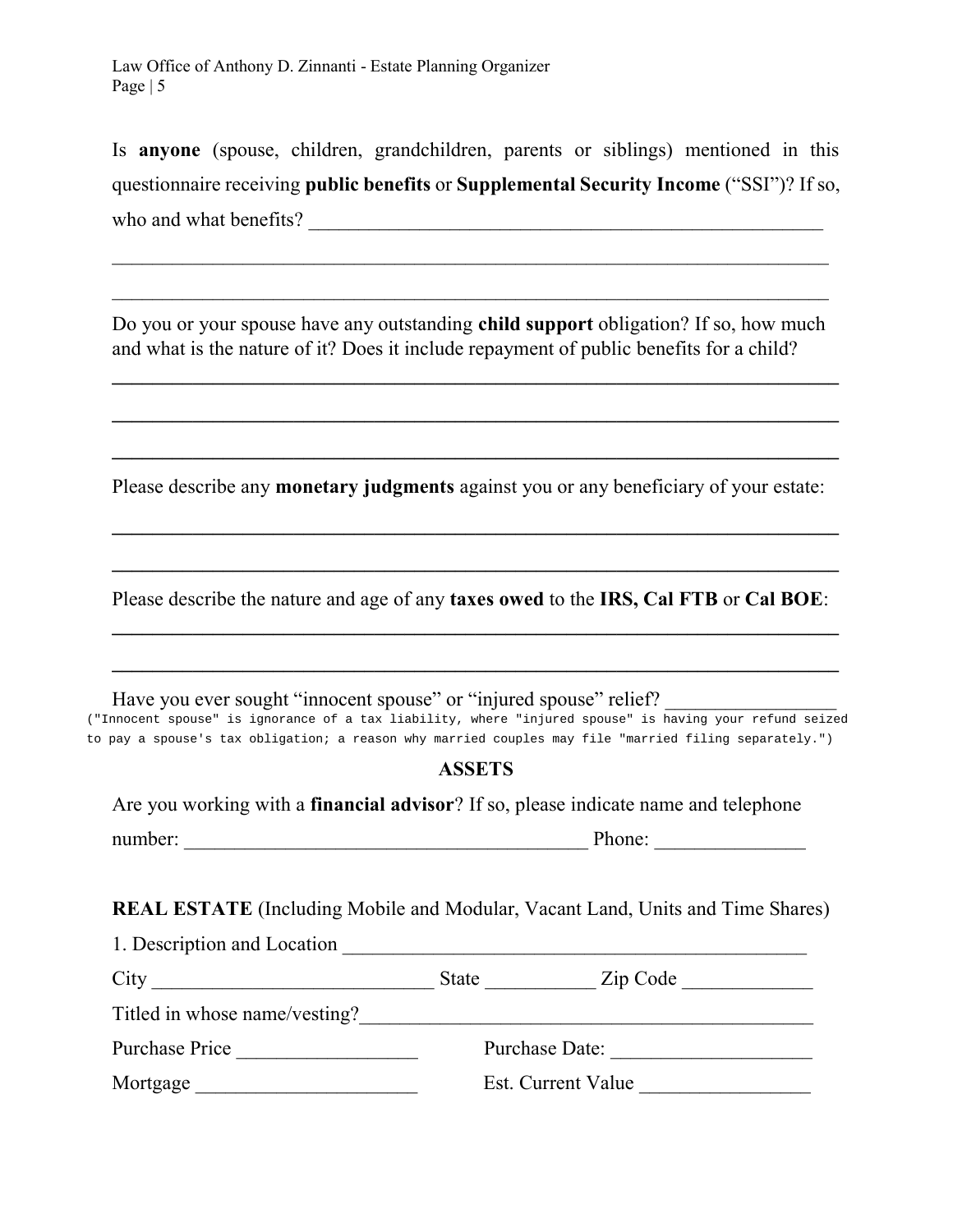# Real Estate (Continued)

| Purchase Price                                                                                                                                                                                                                                                                                                                       |                    |                                                                                                   |
|--------------------------------------------------------------------------------------------------------------------------------------------------------------------------------------------------------------------------------------------------------------------------------------------------------------------------------------|--------------------|---------------------------------------------------------------------------------------------------|
| Mortgage                                                                                                                                                                                                                                                                                                                             | Est. Current Value |                                                                                                   |
|                                                                                                                                                                                                                                                                                                                                      |                    |                                                                                                   |
| $City$ $\rule{1em}{0.15mm}$ $\rule{1em}{0.15mm}$ $\rule{1em}{0.15mm}$ $\rule{1em}{0.15mm}$ $\qquad$ $\qquad$ $\qquad$ $\qquad$ $\qquad$ $\qquad$ $\qquad$ $\qquad$ $\qquad$ $\qquad$ $\qquad$ $\qquad$ $\qquad$ $\qquad$ $\qquad$ $\qquad$ $\qquad$ $\qquad$ $\qquad$ $\qquad$ $\qquad$ $\qquad$ $\qquad$ $\qquad$ $\qquad$ $\qquad$ |                    |                                                                                                   |
|                                                                                                                                                                                                                                                                                                                                      |                    |                                                                                                   |
| Purchase Price                                                                                                                                                                                                                                                                                                                       |                    |                                                                                                   |
| Mortgage                                                                                                                                                                                                                                                                                                                             | Est. Current Value |                                                                                                   |
|                                                                                                                                                                                                                                                                                                                                      |                    |                                                                                                   |
|                                                                                                                                                                                                                                                                                                                                      |                    |                                                                                                   |
|                                                                                                                                                                                                                                                                                                                                      |                    |                                                                                                   |
| Purchase Price                                                                                                                                                                                                                                                                                                                       |                    |                                                                                                   |
|                                                                                                                                                                                                                                                                                                                                      | Est. Current Value |                                                                                                   |
| <b>BANK ACCOUNTS</b>                                                                                                                                                                                                                                                                                                                 |                    |                                                                                                   |
|                                                                                                                                                                                                                                                                                                                                      |                    | $\rightarrow$ Contact financial advisor to get this information? $\quad$ If not, please complete. |
| 1. Bank $\frac{1}{2}$ Account #                                                                                                                                                                                                                                                                                                      |                    |                                                                                                   |
|                                                                                                                                                                                                                                                                                                                                      |                    |                                                                                                   |
| 2. Bank $\overline{\phantom{a}}$ Account #                                                                                                                                                                                                                                                                                           |                    |                                                                                                   |
|                                                                                                                                                                                                                                                                                                                                      |                    |                                                                                                   |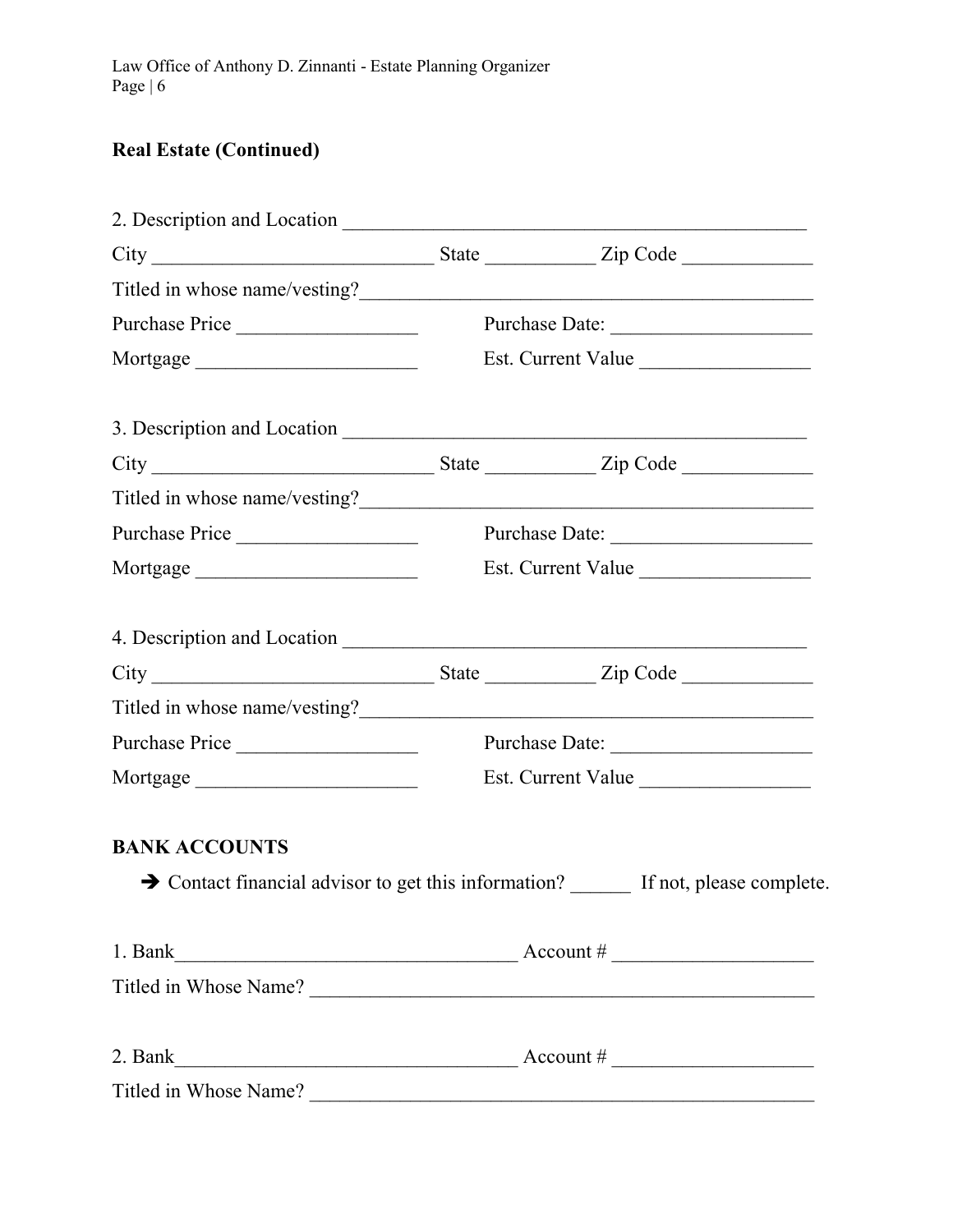# Bank Accounts (Continued)

|                                                    | 3. Bank $\qquad \qquad$ Account #                                                                                                                                                                                                                                                                                                                                                                                                              |
|----------------------------------------------------|------------------------------------------------------------------------------------------------------------------------------------------------------------------------------------------------------------------------------------------------------------------------------------------------------------------------------------------------------------------------------------------------------------------------------------------------|
|                                                    | Titled in Whose Name?                                                                                                                                                                                                                                                                                                                                                                                                                          |
|                                                    | 4. Bank $\frac{1}{2}$ Account #                                                                                                                                                                                                                                                                                                                                                                                                                |
|                                                    | Titled in Whose Name?                                                                                                                                                                                                                                                                                                                                                                                                                          |
|                                                    | Safe Deposit Box Location?                                                                                                                                                                                                                                                                                                                                                                                                                     |
| <b>INVESTMENT ACCOUNTS OR MUTUAL FUNDS FUNDING</b> | Solution Contact financial advisor to get this information? If not, please complete.                                                                                                                                                                                                                                                                                                                                                           |
|                                                    | A. Institution $\frac{1}{\sqrt{1-\frac{1}{\sqrt{1-\frac{1}{\sqrt{1-\frac{1}{\sqrt{1-\frac{1}{\sqrt{1-\frac{1}{\sqrt{1-\frac{1}{\sqrt{1-\frac{1}{\sqrt{1-\frac{1}{\sqrt{1-\frac{1}{\sqrt{1-\frac{1}{\sqrt{1-\frac{1}{\sqrt{1-\frac{1}{\sqrt{1-\frac{1}{\sqrt{1-\frac{1}{\sqrt{1-\frac{1}{\sqrt{1-\frac{1}{\sqrt{1-\frac{1}{\sqrt{1-\frac{1}{\sqrt{1-\frac{1}{\sqrt{1-\frac{1}{\sqrt{1-\frac{1}{\sqrt{1-\frac{1}{\sqrt$<br>Titled in Whose Name? |
|                                                    | B. Institution $\frac{1}{\sqrt{1-\frac{1}{\sqrt{1-\frac{1}{\sqrt{1-\frac{1}{\sqrt{1-\frac{1}{\sqrt{1-\frac{1}{\sqrt{1-\frac{1}{\sqrt{1-\frac{1}{\sqrt{1-\frac{1}{\sqrt{1-\frac{1}{\sqrt{1-\frac{1}{\sqrt{1-\frac{1}{\sqrt{1-\frac{1}{\sqrt{1-\frac{1}{\sqrt{1-\frac{1}{\sqrt{1-\frac{1}{\sqrt{1-\frac{1}{\sqrt{1-\frac{1}{\sqrt{1-\frac{1}{\sqrt{1-\frac{1}{\sqrt{1-\frac{1}{\sqrt{1-\frac{1}{\sqrt{1-\frac{1}{\sqrt$                          |
|                                                    | C. Institution $\_\_\_\_\_\_\_\_\_\_\_\_\_\_\_\_\_\_\_\_\_\_\_\_\_\_\_\_\_\_$<br>Titled in Whose Name?                                                                                                                                                                                                                                                                                                                                         |
|                                                    | D. Institution $\frac{1}{\sqrt{1-\frac{1}{2}}\sqrt{1-\frac{1}{2}}\sqrt{1-\frac{1}{2}}\sqrt{1-\frac{1}{2}}\sqrt{1-\frac{1}{2}}\sqrt{1-\frac{1}{2}}\sqrt{1-\frac{1}{2}}\sqrt{1-\frac{1}{2}}\sqrt{1-\frac{1}{2}}\sqrt{1-\frac{1}{2}}\sqrt{1-\frac{1}{2}}\sqrt{1-\frac{1}{2}}\sqrt{1-\frac{1}{2}}\sqrt{1-\frac{1}{2}}\sqrt{1-\frac{1}{2}}\sqrt{1-\frac{1}{2}}\sqrt{1-\frac{1}{2}}\sqrt{1-\frac{1}{2}}\sqrt$<br>Titled in Whose Name?               |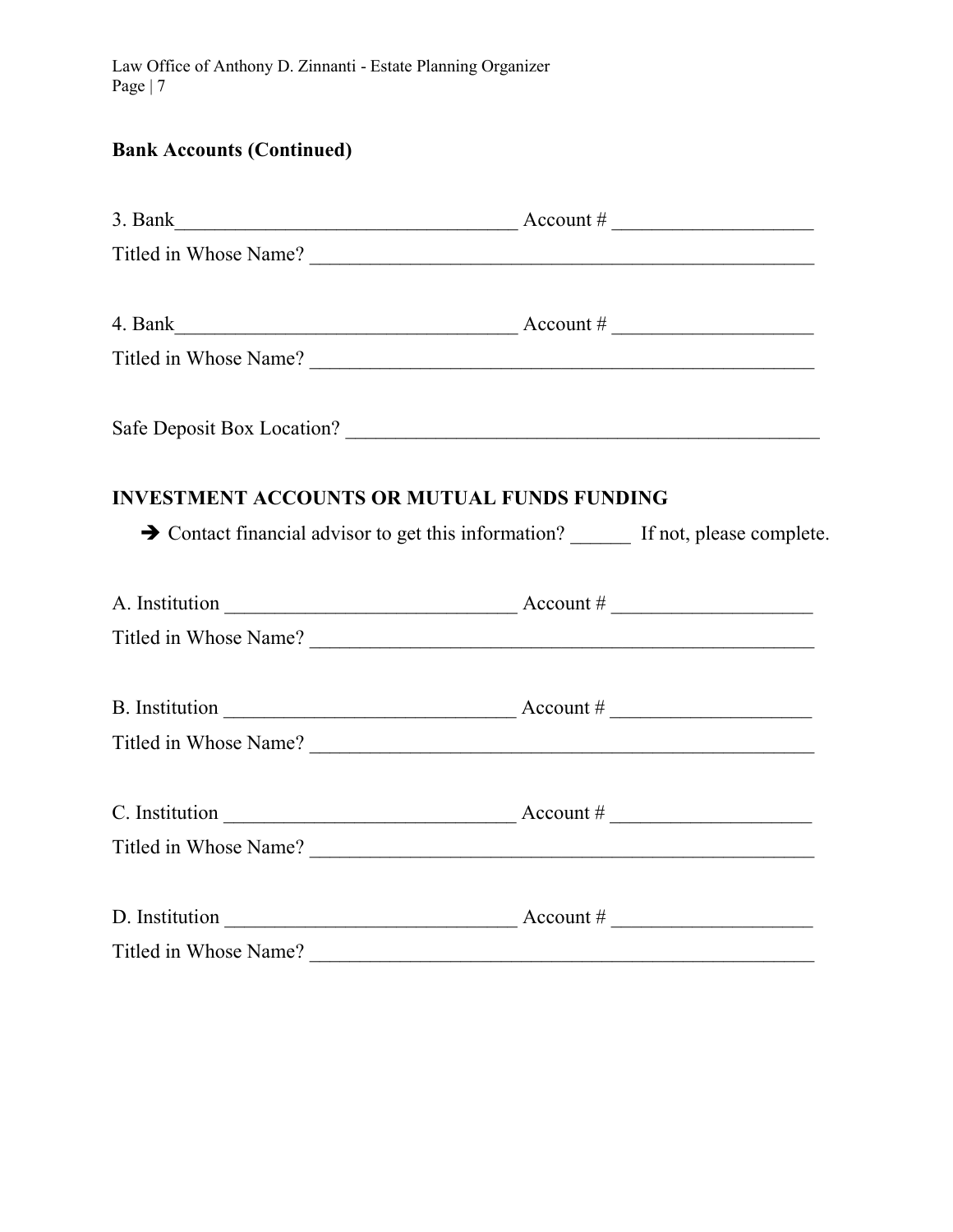# INDIVIDUAL STOCKS, BONDS AND CURRENCY

→ Contact financial advisor to get this information? If not, please complete.

| Titled in Whose Name? |  |
|-----------------------|--|
|                       |  |
|                       |  |
| Titled in Whose Name? |  |
|                       |  |
|                       |  |
| Titled in Whose Name? |  |
|                       |  |
|                       |  |
| Titled in Whose Name? |  |

RETIREMENT ACCOUNTS (Example: 401(k), 403(b), 457, IRAs or Pension Plans) Note: Retirement plans/accounts do not get transferred into the Trust, but accounts such as IRAs may be inherited. Inheritance of certain retirement accounts requires special planning.

 $\rightarrow$  Contact financial advisor to get this information? If not, please complete.

| 1. Name of Plan/Account:                                              |                         |
|-----------------------------------------------------------------------|-------------------------|
| Type of Plan:                                                         | Holder (You or Spouse): |
| <b>Presently Designated Beneficiary:</b>                              |                         |
| Beneficiary's Contact Information (if other than listed in "Family"): |                         |

 $\mathcal{L}_\text{max} = \mathcal{L}_\text{max} = \mathcal{L}_\text{max} = \mathcal{L}_\text{max} = \mathcal{L}_\text{max} = \mathcal{L}_\text{max} = \mathcal{L}_\text{max} = \mathcal{L}_\text{max} = \mathcal{L}_\text{max} = \mathcal{L}_\text{max} = \mathcal{L}_\text{max} = \mathcal{L}_\text{max} = \mathcal{L}_\text{max} = \mathcal{L}_\text{max} = \mathcal{L}_\text{max} = \mathcal{L}_\text{max} = \mathcal{L}_\text{max} = \mathcal{L}_\text{max} = \mathcal{$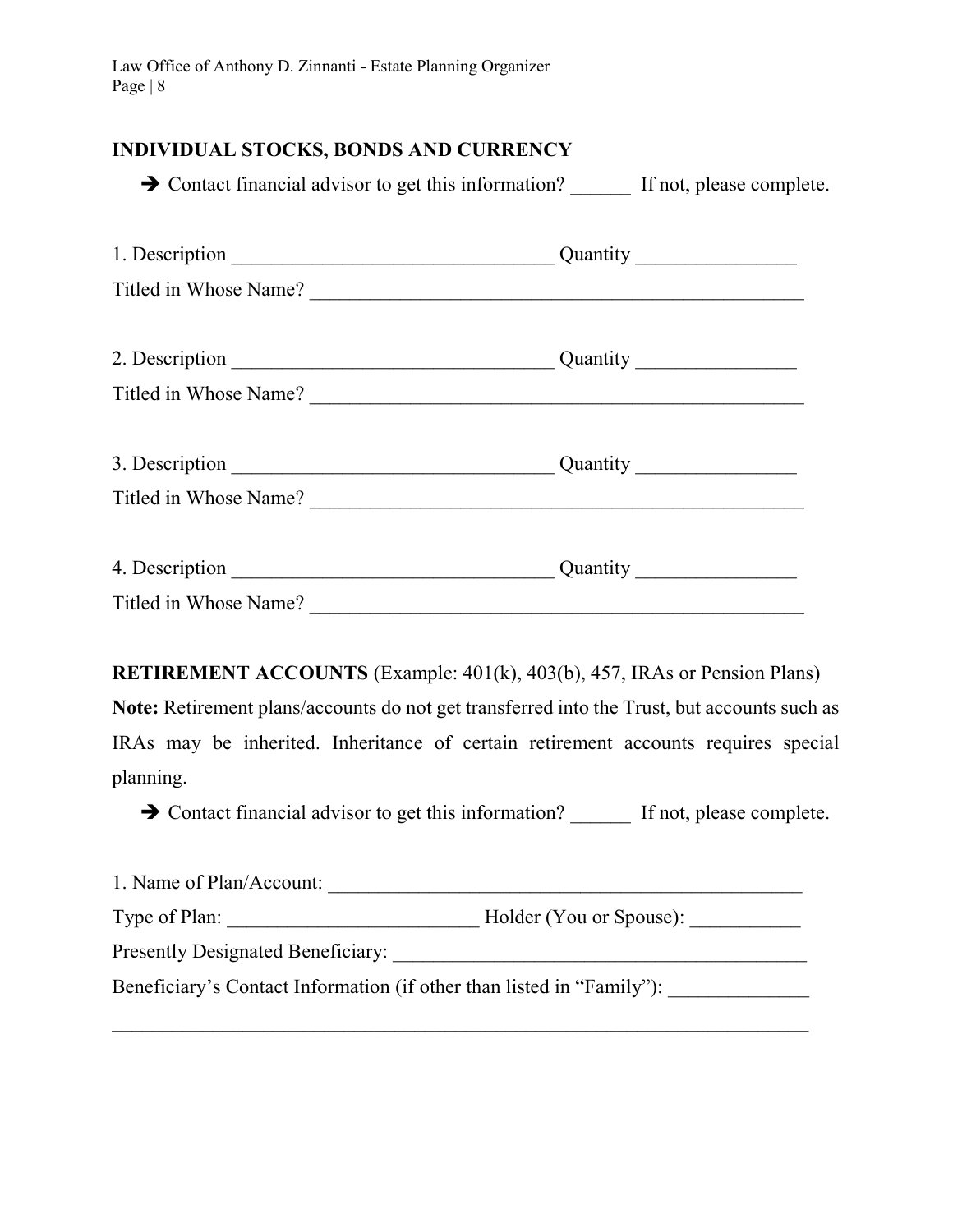# Retirement Plans/Accounts (Continued)

|                   | Beneficiary's Contact Information (if other than listed in "Family"): ___________                                    |  |
|-------------------|----------------------------------------------------------------------------------------------------------------------|--|
|                   | ,我们也不会有什么。""我们的人,我们也不会有什么?""我们的人,我们也不会有什么?""我们的人,我们也不会有什么?""我们的人,我们也不会有什么?""我们的人                                     |  |
|                   | 3. Name of Plan/Account:                                                                                             |  |
|                   |                                                                                                                      |  |
|                   |                                                                                                                      |  |
|                   | Beneficiary's Contact Information (if other than listed in "Family"): ___________                                    |  |
|                   |                                                                                                                      |  |
|                   |                                                                                                                      |  |
|                   |                                                                                                                      |  |
|                   | Beneficiary's Contact Information (if other than listed in "Family"): ___________                                    |  |
|                   | <u> 1989 - Jan James James James James James James James James James James James James James James James James J</u> |  |
|                   | <b>BUSINESSES, PARTNERSHIPS, LLCs or CORPORATE INTERESTS</b>                                                         |  |
|                   | Note: "Fractional Interest" is your percentage interest in the business concern.                                     |  |
| $1. Name \_$      |                                                                                                                      |  |
| Type of Ownership | Fractional Interest                                                                                                  |  |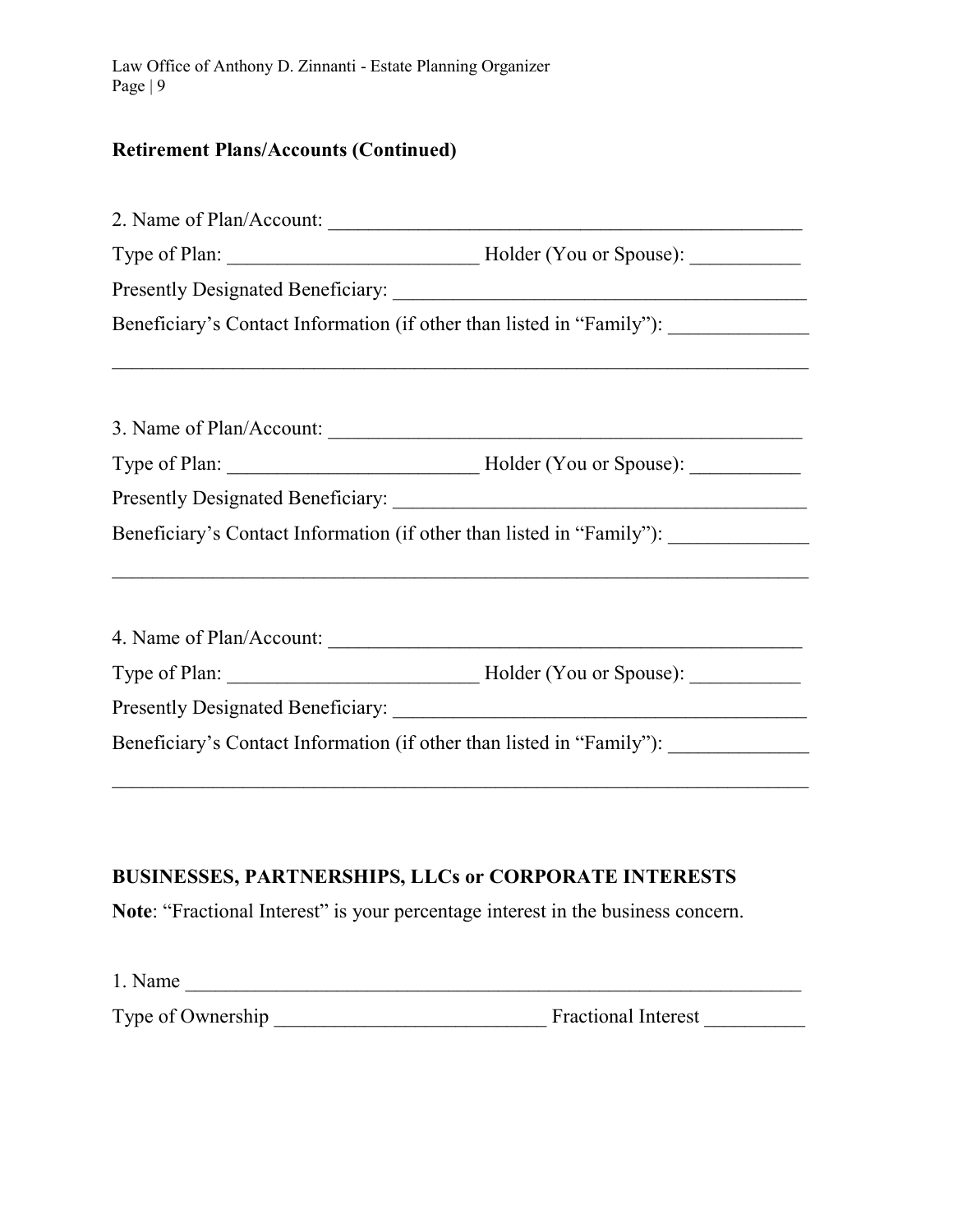# Businesses, Partnerships, LLCs or Corporate Interests (Continued)

|                                     | $4. Name \_$                                                                                       |                                                   |
|-------------------------------------|----------------------------------------------------------------------------------------------------|---------------------------------------------------|
|                                     |                                                                                                    |                                                   |
| <b>LIFE INSURANCE AND ANNUITIES</b> |                                                                                                    |                                                   |
|                                     | Solution Contact financial advisor to get this information? _______ If not, please complete.       |                                                   |
|                                     |                                                                                                    |                                                   |
|                                     |                                                                                                    |                                                   |
|                                     | Note: Depending on the beneficiary designation, death benefits may be part of your taxable estate. |                                                   |
|                                     |                                                                                                    |                                                   |
|                                     |                                                                                                    |                                                   |
|                                     | Cash Value? __________________________________Death Benefits ____________________                  |                                                   |
|                                     |                                                                                                    |                                                   |
|                                     |                                                                                                    |                                                   |
|                                     |                                                                                                    |                                                   |
|                                     |                                                                                                    |                                                   |
|                                     |                                                                                                    |                                                   |
| Cash Value?                         | Death Benefits                                                                                     | <u> 1980 - John Stein, amerikansk politiker (</u> |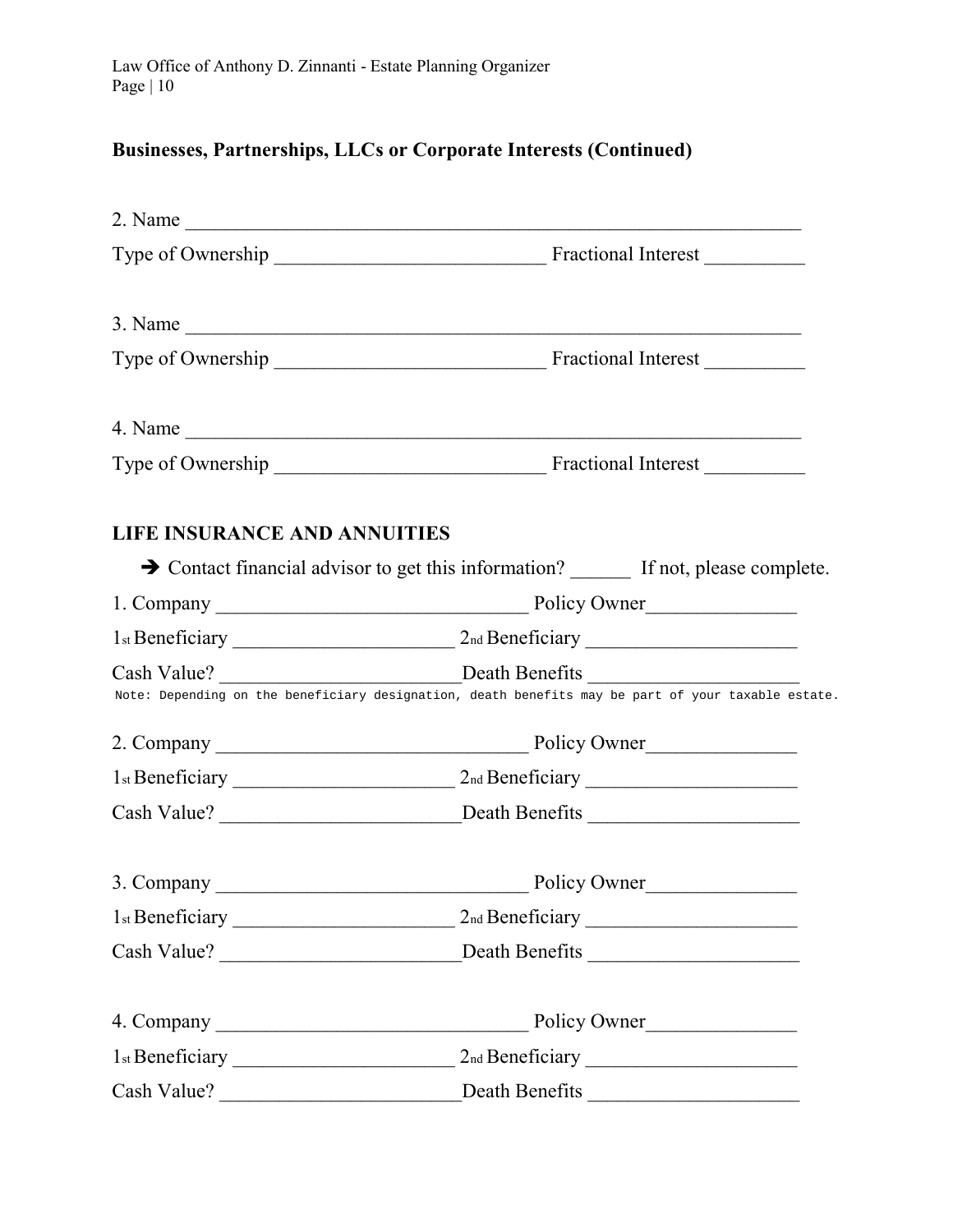# SIGNIFICANT PERSONAL PROPERTY (Only assets of significant value > \$10,000)

| 1. Description | Approx. Value |
|----------------|---------------|
| 2. Description | Approx. Value |
| 3. Description | Approx. Value |
| 4. Description | Approx. Value |
| 5. Description | Approx. Value |

# PATENTS, COPYRIGHTS, OR TRADEMARKS

Note: Please indicate if any IP interest has been amortized as a business asset.

# **MINERAL RIGHTS**

**STOCK OPTIONS**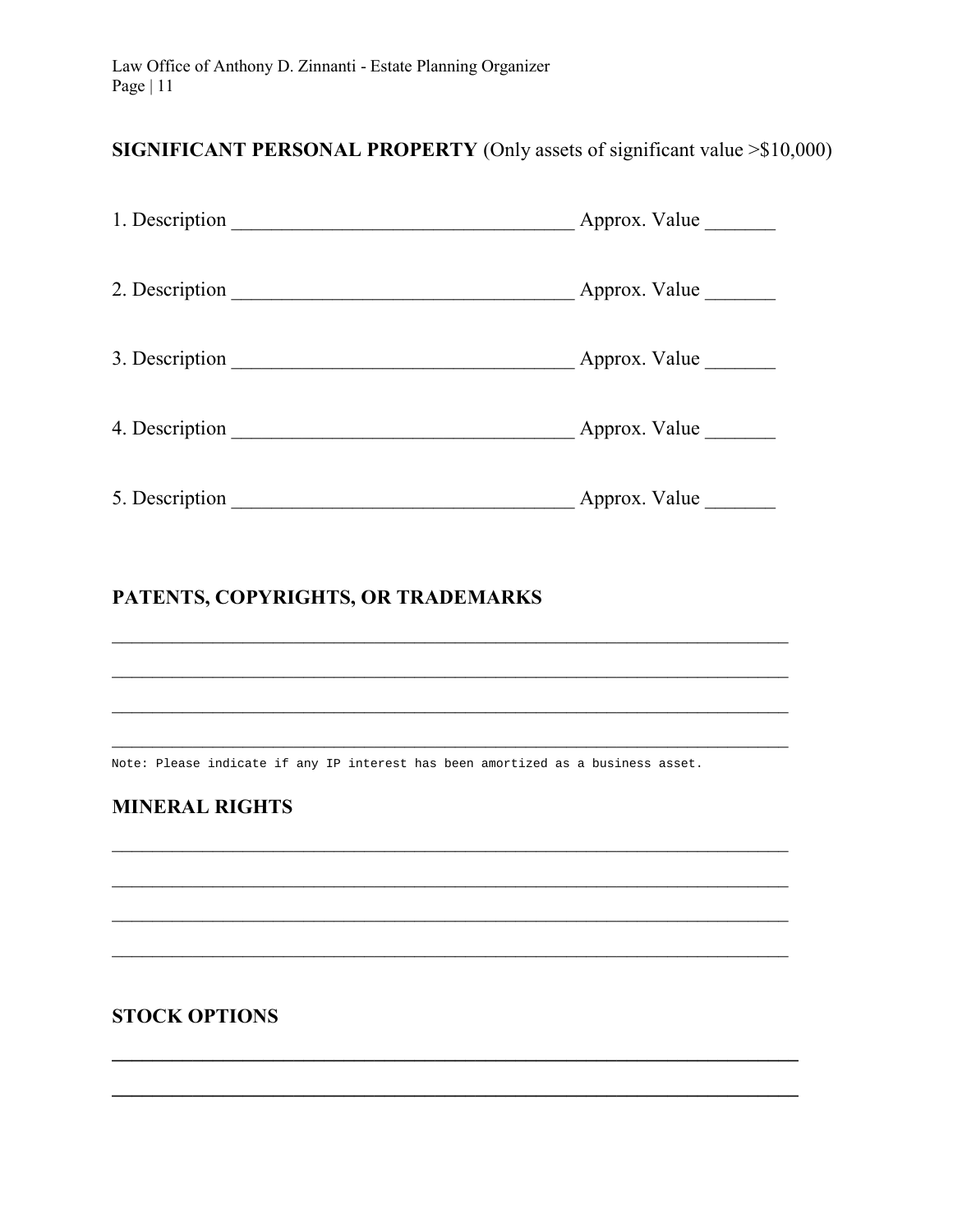# DIGITAL ASSETS

(Bitcoin, Paypal, Square, Google Wallet, Facebook, iTunes, Second Life,

 $\mathcal{L}_\text{max} = \mathcal{L}_\text{max} = \mathcal{L}_\text{max} = \mathcal{L}_\text{max} = \mathcal{L}_\text{max} = \mathcal{L}_\text{max} = \mathcal{L}_\text{max} = \mathcal{L}_\text{max} = \mathcal{L}_\text{max} = \mathcal{L}_\text{max} = \mathcal{L}_\text{max} = \mathcal{L}_\text{max} = \mathcal{L}_\text{max} = \mathcal{L}_\text{max} = \mathcal{L}_\text{max} = \mathcal{L}_\text{max} = \mathcal{L}_\text{max} = \mathcal{L}_\text{max} = \mathcal{$ 

 $\mathcal{L}_\text{max} = \mathcal{L}_\text{max} = \mathcal{L}_\text{max} = \mathcal{L}_\text{max} = \mathcal{L}_\text{max} = \mathcal{L}_\text{max} = \mathcal{L}_\text{max} = \mathcal{L}_\text{max} = \mathcal{L}_\text{max} = \mathcal{L}_\text{max} = \mathcal{L}_\text{max} = \mathcal{L}_\text{max} = \mathcal{L}_\text{max} = \mathcal{L}_\text{max} = \mathcal{L}_\text{max} = \mathcal{L}_\text{max} = \mathcal{L}_\text{max} = \mathcal{L}_\text{max} = \mathcal{$ 

 $\mathcal{L}_\text{max} = \mathcal{L}_\text{max} = \mathcal{L}_\text{max} = \mathcal{L}_\text{max} = \mathcal{L}_\text{max} = \mathcal{L}_\text{max} = \mathcal{L}_\text{max} = \mathcal{L}_\text{max} = \mathcal{L}_\text{max} = \mathcal{L}_\text{max} = \mathcal{L}_\text{max} = \mathcal{L}_\text{max} = \mathcal{L}_\text{max} = \mathcal{L}_\text{max} = \mathcal{L}_\text{max} = \mathcal{L}_\text{max} = \mathcal{L}_\text{max} = \mathcal{L}_\text{max} = \mathcal{$ 

 $\mathcal{L}_\text{max}$  and  $\mathcal{L}_\text{max}$  and  $\mathcal{L}_\text{max}$  and  $\mathcal{L}_\text{max}$  and  $\mathcal{L}_\text{max}$  and  $\mathcal{L}_\text{max}$ 

 $\mathcal{L}_\text{max}$  and  $\mathcal{L}_\text{max}$  and  $\mathcal{L}_\text{max}$  and  $\mathcal{L}_\text{max}$  and  $\mathcal{L}_\text{max}$  and  $\mathcal{L}_\text{max}$ 

Mileage and Gaming Accounts, Domain Names, Email Accounts)

OTHER ASSETS

# DEBTS OWED TO YOU / PROMISSORY NOTES

NOTE: THE INFORMATION SUBMITTED WILL BE REVIEWED FOR GROSS AND NET VALUE TO ASCERTAIN EXPOSURE TO FEDERAL ESTATE TAX AND ANY ATTENDANT PLANNING PROVISIONS. AS OF 1982, CALIFORNIA DOES NOT HAVE AN ESTATE (INHERITANCE) TAX. ESTATE TAX EXPOSURE IN OTHER JURISDICTIONS IS REVIEWED ON A STATE-BY-STATE BASIS.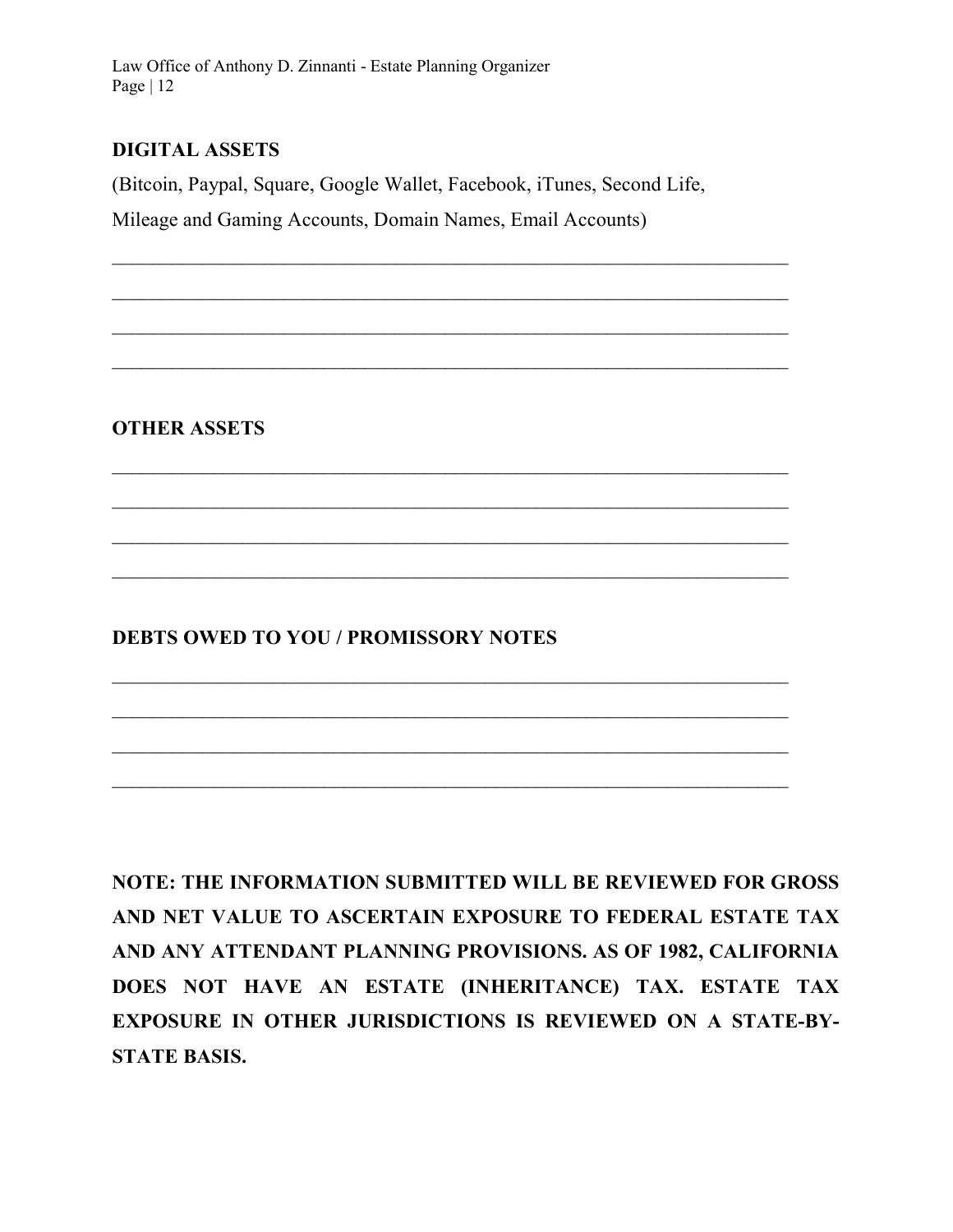#### PRESENT WILLS AND TRUSTS

| Do you have a Will or Trust? If so, what is the date of the Will?                                                                                 |  |
|---------------------------------------------------------------------------------------------------------------------------------------------------|--|
| What is the name of your current Trust? (Not this Trust)                                                                                          |  |
| Have you been divorced since the above-mentioned Will or Trust was completed?<br>If so, when was your divorce completed? Is your divorce pending? |  |

Is your present Will or Trust lost or destroyed? If not, please provide a copy.

# PROVISIONS FOR THIS TRUST

Name for this Trust:

Note: A specific name is recommended as opposed to, example "The Smith Family Trust."

#### Trustees and Guardians

Who will be the Trustee(s)?  $\rightarrow$  Check here if it will be you (and your spouse):

Successor Trustee(s) - Steps in at your incapacity or death to administer the provisions of the Trust. Can be adult children, trusted friend, and/or a Corporate or Professional Trustee.

 $\mathcal{L}_\text{max} = \frac{1}{2} \sum_{i=1}^n \mathcal{L}_\text{max}(\mathbf{z}_i - \mathbf{z}_i)$ 

| First Choice: Name |         |              | Listed Above? |
|--------------------|---------|--------------|---------------|
| Phone              | Address |              |               |
| City               |         | <b>State</b> | Zip Code      |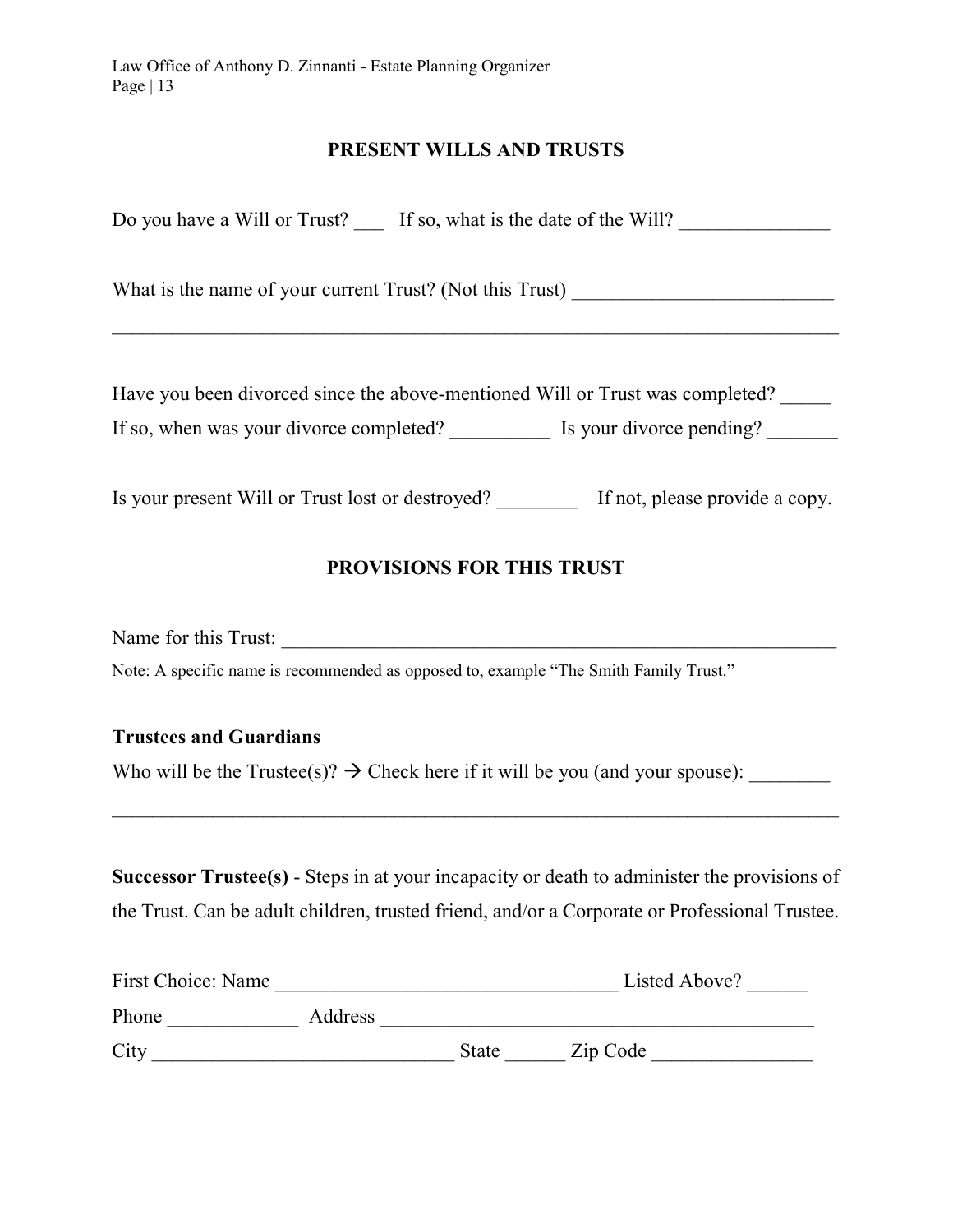## Successor Trustee(s) (Continued)

| Second Choice: Name            |         |                                         | Listed Above? |
|--------------------------------|---------|-----------------------------------------|---------------|
| Phone                          | Address |                                         |               |
|                                |         | State                                   | Zip Code      |
| Third Choice: Name             |         | <u> 1980 - Johann Barbara, martin d</u> | Listed Above? |
| Phone<br><u> 1999 - Jan Ja</u> | Address |                                         |               |
| City                           |         | State                                   | Zip Code      |

Will you require "bond" of these people? Bond is a posted security to ensure that the interests of the beneficiaries are protected from dishonesty of a Trustee. Usually, the premium for the bond is paid out of the trust estate.

Personal Guardian for Minor Children - Responsible party to care for the minor children if something happens to you. A court order will still be required. But, you may designate.

 $\rightarrow$  Check here if choices are the same as Successor Trustee(s):

| First Choice: Name  | Phone          |
|---------------------|----------------|
|                     |                |
|                     |                |
| Second Choice: Name | Phone $\qquad$ |
|                     |                |
|                     |                |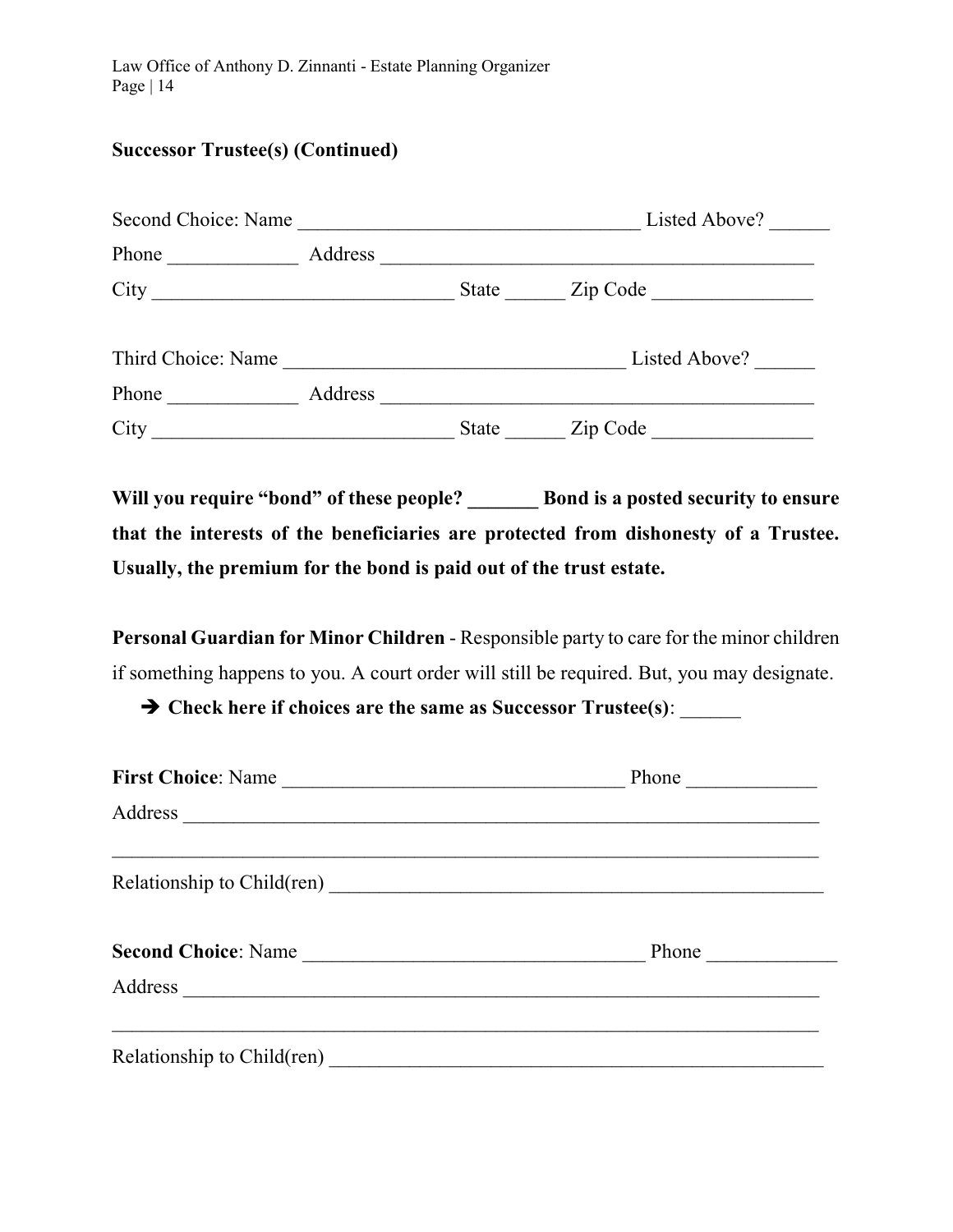| Third Choice: Name         | Phone |
|----------------------------|-------|
| Address                    |       |
| Relationship to Child(ren) |       |

"Trust Protector" (Optional – but language for appointment will be included in Trust instrument.) A trust protector is an individual who can control the actions of the Trustee by making modifications to the Trust. This is especially important after the Trust becomes irrevocable, as it will avoid the need for court intervention. Please set forth two individuals who are trustworthy, but neither relatives nor "subordinates" of the Successor Trustee(s).

| First Choice: Name                                                                                                                          | Phone |
|---------------------------------------------------------------------------------------------------------------------------------------------|-------|
| Address<br><u> 1989 - Andrea Station, amerikan basal pada sebagai personal personal personal personal personal personal per</u>             |       |
|                                                                                                                                             |       |
|                                                                                                                                             |       |
| Second Choice: Name<br><u> 1980 - Jan Samuel Barbara, prima populație de la provincia de la provincia de la provincia de la provincia d</u> | Phone |
| Address<br><u> 1989 - Andrea State Barbara, amerikan personal di sebagai personal di sebagai personal di sebagai personal d</u>             |       |
|                                                                                                                                             |       |

#### Compensation to Trustee(s)

Administration of a Trust is a time-consuming task. Trusts normally contain a clause stating that the Trustee is eligible for "reasonable compensation." This appears to be very vague. Lack of compensation may make a Trustee decline Trusteeship. We include the following clause to specify Trustee compensation.

"[C]ompensation shall be a reasonable fee based on the time and effort of the Trustee; such reasonable fee being no greater than 1.25% annually of the first \$600,000 and 0.75% of the next \$400,000 of the gross trust estate or combined trust estates, and to be prorated for any year in which the trust or trusts are terminated."

Please indicate:

\_\_\_\_ Yes, I agree with this clause for Trustee compensation. \_\_\_\_ No, I do not agree.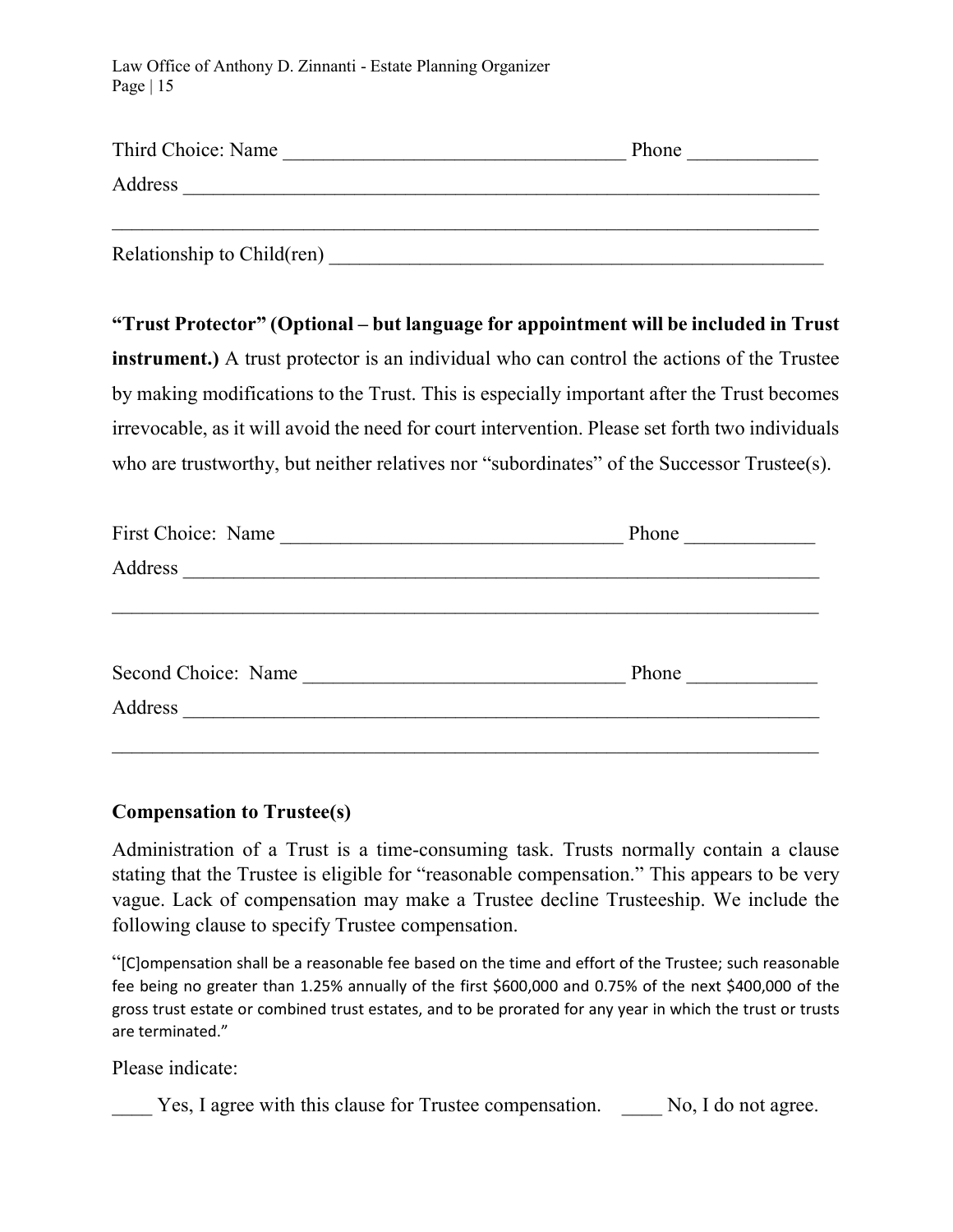## DISTRIBUTION OF TRUST ESTATE

# Special Gifts to Charities or Organizations - Do you want to make a gift to a charity,

foundation, religious or fraternal organization? On First Death or Second Death? Note: Charitable gifts may be beneficial for planning and taxation.

| 1. Name of organization                   |
|-------------------------------------------|
| Address                                   |
| Description of gift                       |
| Is this organization a bona fide charity? |
|                                           |
|                                           |
|                                           |
| Description of gift                       |
| Is this organization a bona fide charity? |

Special Gifts to Individuals - Do you want to make any gifts to a family member or other individual? On First Death or Second Death?

| 1. Name of individual |                                                                                   |
|-----------------------|-----------------------------------------------------------------------------------|
|                       | Is this individual mentioned in the "Family" section? If not, complete following: |
|                       |                                                                                   |
|                       |                                                                                   |
|                       |                                                                                   |
|                       |                                                                                   |
| 2. Name of individual |                                                                                   |
|                       | Is this individual mentioned in the "Family" section? If not, complete following: |
|                       |                                                                                   |
|                       |                                                                                   |
| Description of gift   |                                                                                   |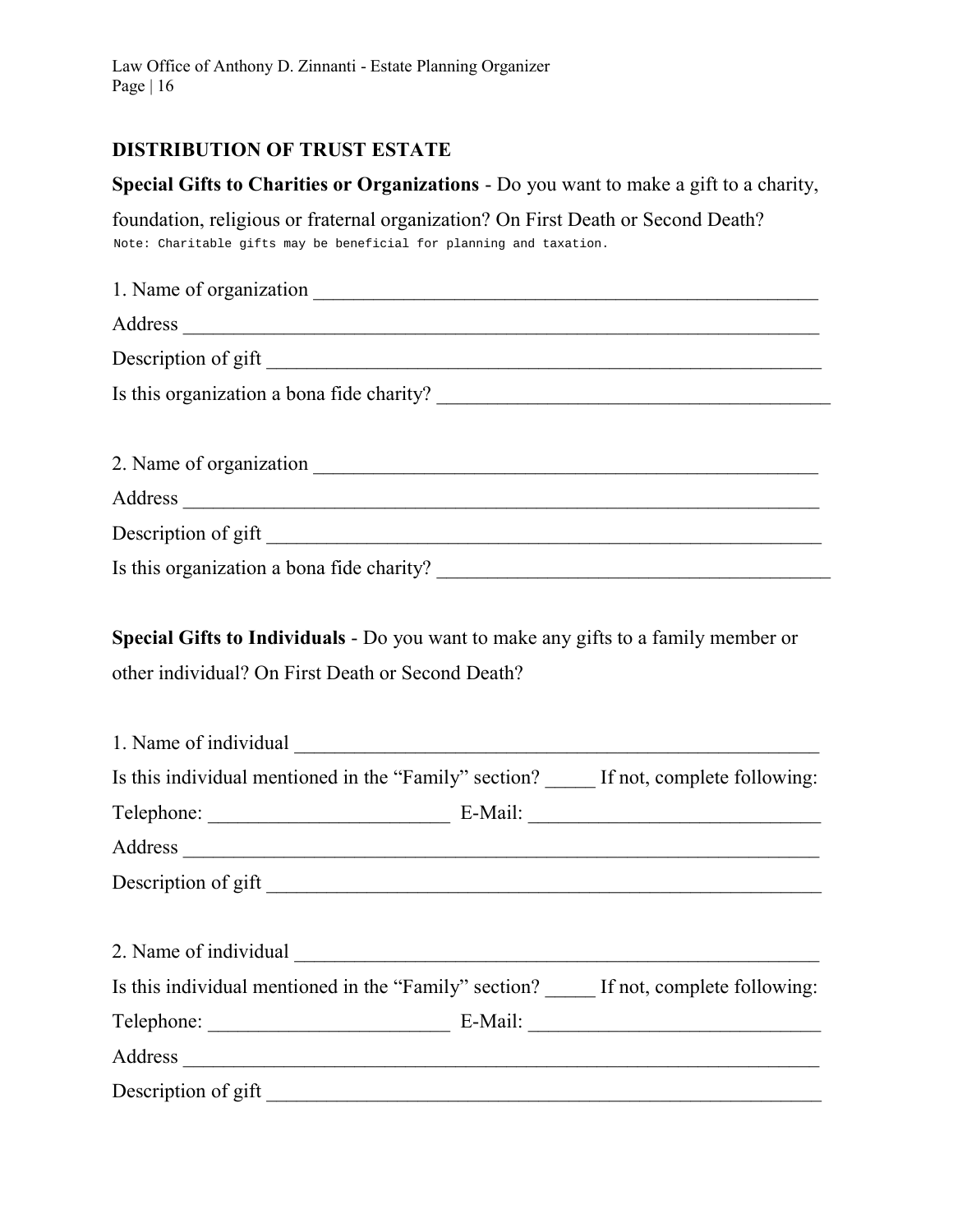## INHERITING INSTRUCTIONS FOR REMAINDER OF TRUST ESTATE

Simple "per stirpes" (equal shares typically based on children and surviving "issue") Initial here if you desire the following distribution scheme upon the death of the surviving Grantor: \_\_\_\_\_\_\_\_ \_\_\_\_\_\_\_

Distribution: Distribute the trust estate in equal divisions to my living children, and if a child of mine (one or more) predeceases me, then my child's share will be divided equally to the predeceased child's surviving children. If my predeceased child has no issue (i.e., children), then their share shall revert to the Trust Estate to be divided equally among my surviving children. The Trust language will be very specific.

 $\rightarrow$  If you do not agree with this distribution scheme, please complete the following or write a narrative of your proposed inheritance plan on a separate sheet of paper.

Beneficiaries and Inheriting Instructions - Who do you want to receive the remainder of your estate after the above gifts have been made? You can designate a dollar amount or a percentage and state whether the inheritance should be outright or held in trust.

On First Death. Spouse (Yes or No) Chails:  $\Box$  Details:

On Second Death. Children (Yes or No) \_\_\_\_\_\_\_\_\_\_\_. Details: \_\_\_\_\_\_\_\_\_\_\_\_\_\_\_\_\_\_\_\_  $\mathcal{L}_\text{max} = \frac{1}{2} \sum_{i=1}^n \mathcal{L}_\text{max}(\mathbf{z}_i - \mathbf{z}_i)$  $\mathcal{L}_\text{max} = \frac{1}{2} \sum_{i=1}^n \mathcal{L}_\text{max}(\mathbf{z}_i - \mathbf{z}_i)$  $\mathcal{L}_\text{max}$  and  $\mathcal{L}_\text{max}$  and  $\mathcal{L}_\text{max}$  and  $\mathcal{L}_\text{max}$  and  $\mathcal{L}_\text{max}$  and  $\mathcal{L}_\text{max}$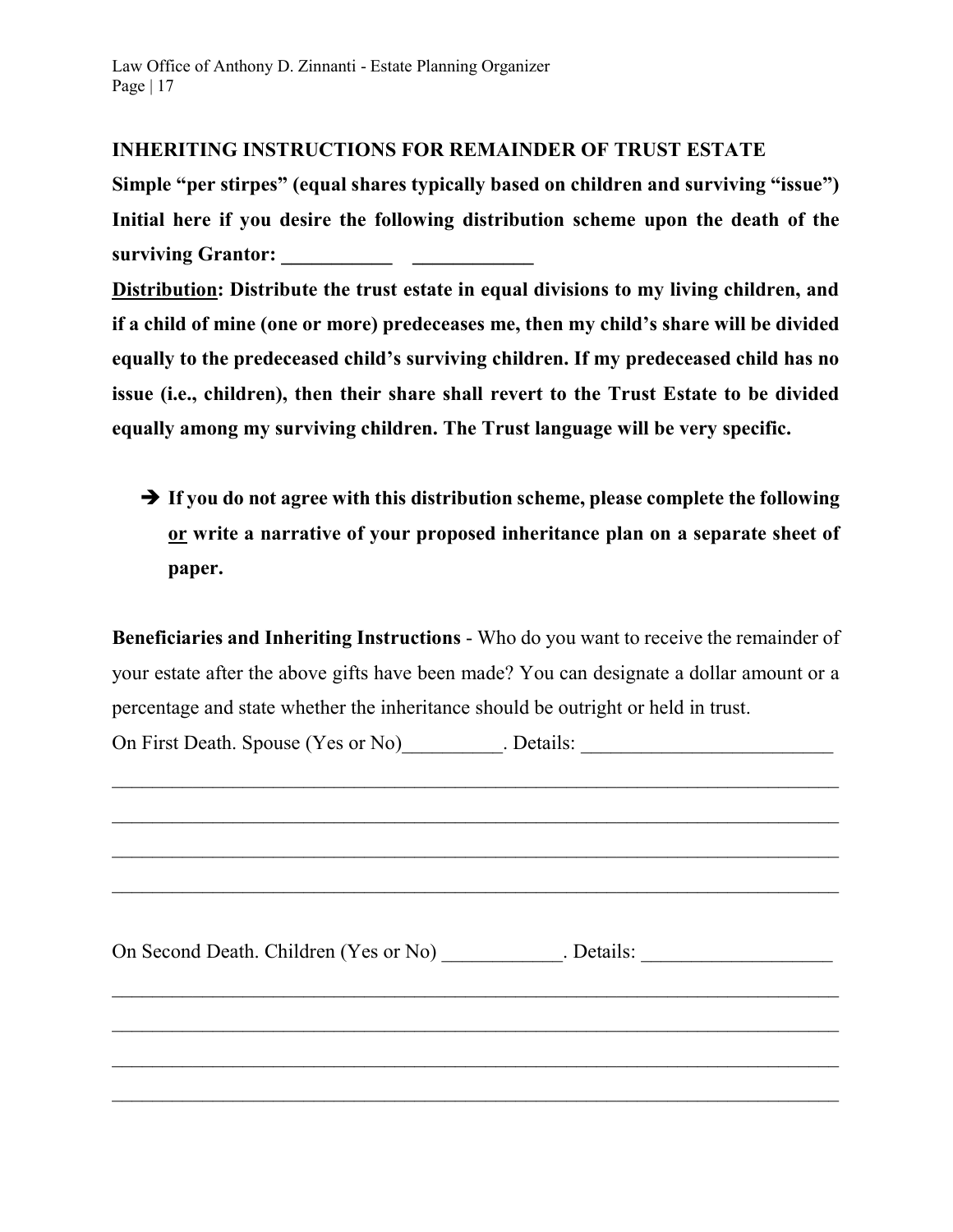Ultimate Beneficiaries - Who should receive your estate if you outlive all of the people

you listed above?

Life Estate – Do you wish to grant a beneficiary the right to enjoy the possession and use of land or income from the estate for their lifetime with a distribution to a beneficiary after the first beneficiary's death? If so, please describe: \_\_\_\_\_\_\_\_\_\_\_\_\_\_\_\_\_\_\_\_\_\_\_\_\_\_

 $\_$  ,  $\_$  ,  $\_$  ,  $\_$  ,  $\_$  ,  $\_$  ,  $\_$  ,  $\_$  ,  $\_$  ,  $\_$  ,  $\_$  ,  $\_$  ,  $\_$  ,  $\_$  ,  $\_$  ,  $\_$  ,  $\_$  ,  $\_$  ,  $\_$ 

Disinheriting - Are there anyone who should not receive anything from your estate?

 $\mathcal{L}_\text{max} = \frac{1}{2} \sum_{i=1}^n \mathcal{L}_\text{max}(\mathbf{z}_i - \mathbf{z}_i)$ 

## ADDITIONAL QUESTIONS (If applicable)

| 1. Date and place of current marriage:                                                 |
|----------------------------------------------------------------------------------------|
| 2. Do you have a pre or post nuptial agreement?<br>Date:                               |
| 3. Any previous marriages? If so, how many?                                            |
| a. Previous spouse's name:                                                             |
| b. Previous spouse's name:                                                             |
| c. Previous spouse's name:                                                             |
| 4. Marriage Settlement Agreements?                                                     |
| 5. Do you expect a former spouse to make a claim to any portion of your estate? Do you |
| expect a former spouse to make a claim against the estate of any of your family        |
| members? If so, which above-mentioned spouse?                                          |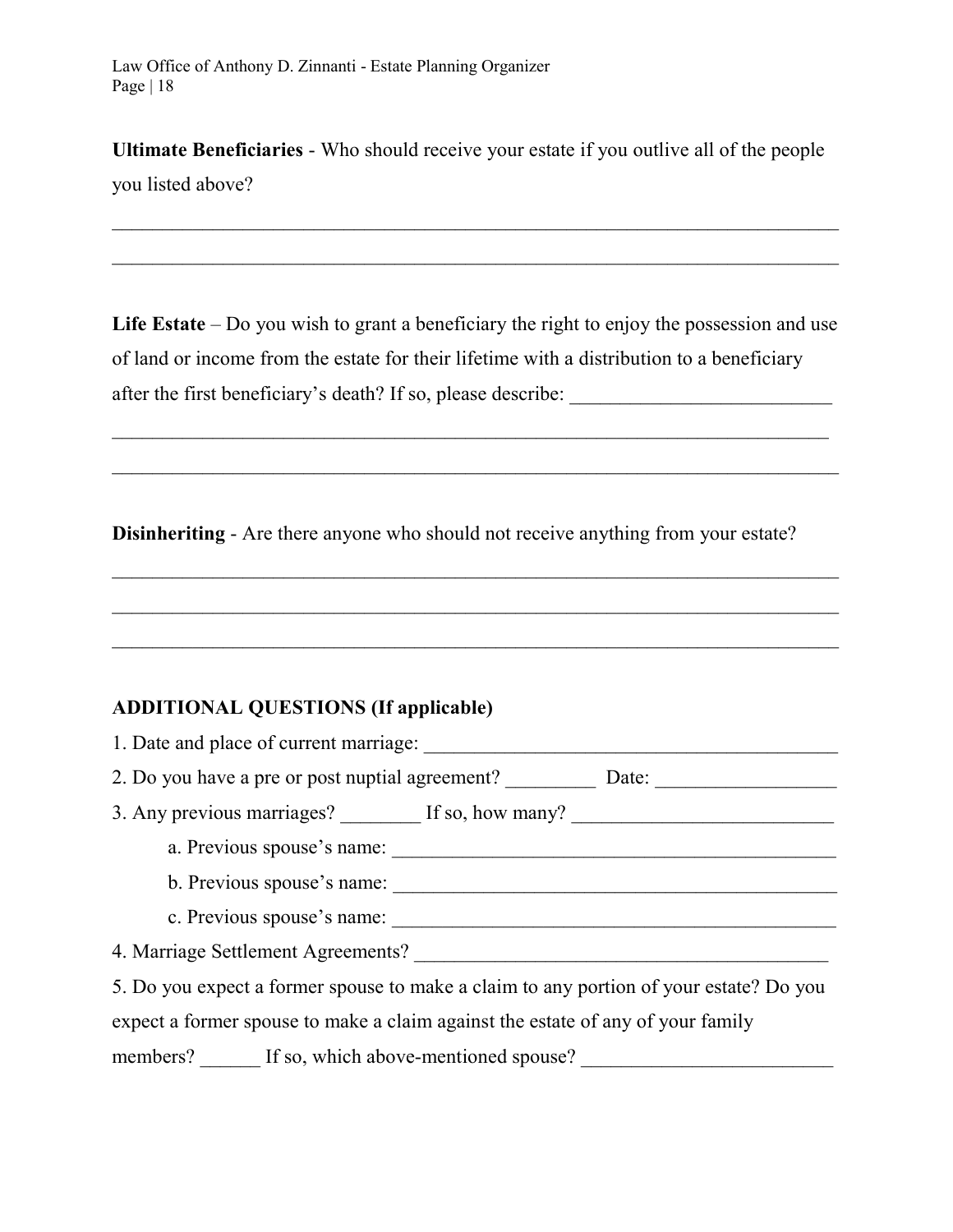6. Have you been given a Power of Appointment, Limited or General, as the beneficiary

to the Trust of another person? \_\_ Name of Trust: \_\_\_\_\_\_\_\_\_\_\_\_\_\_\_\_\_\_\_\_\_\_\_\_\_\_\_\_\_\_\_

7. Are you a Trustee of a Trust? Mame of Trust: All Are you a Trustee of a Trust? All Are  $\frac{1}{2}$  Name of Trust:

8. Do you expect to receive an inheritance from a non-family member?

9. Is so, who? \_\_\_\_\_\_\_\_\_\_\_\_\_\_\_\_\_\_\_\_\_\_\_\_\_\_\_\_\_\_\_\_\_\_\_\_\_\_\_\_\_\_\_\_\_\_\_\_\_\_\_\_\_\_\_\_\_\_\_\_

10. Do you own property with others as Tenants in Common? Describe:

11. Do you own any property, real or personal, or business interests outside the U.S.?

 $\mathcal{L}_\text{max} = \frac{1}{2} \sum_{i=1}^n \mathcal{L}_\text{max}(\mathbf{z}_i - \mathbf{z}_i)$ 

 $\overline{\phantom{a}}$  , and the contribution of the contribution of the contribution of the contribution of the contribution of the contribution of the contribution of the contribution of the contribution of the contribution of the

12. Do you (or, either of you) have any Separate Property? Describe: \_\_\_\_\_\_\_\_\_\_\_

# DURABLE POWER OF ATTORNEY FOR AFFAIRS AND PROPERTY

This is a designation for someone to act as your "Attorney-in-Fact" in the event of your inability to act on your own behalf. "Durable" means that it will be effective if you are incapacitated. Powers of Attorney may be changed or revoked.

 $\rightarrow$  Initial if choices are the same as Successor Trustee(s): (If not, complete.)

| First Choice - Name                                                               |                       |
|-----------------------------------------------------------------------------------|-----------------------|
| Address                                                                           |                       |
|                                                                                   | Phone $\qquad \qquad$ |
| Second Choice - Name                                                              |                       |
|                                                                                   |                       |
|                                                                                   | Phone                 |
| Should this power be effective immediately?                                       |                       |
| Have you granted anyone a power of attorney (including for affairs with the IRS)? |                       |
|                                                                                   |                       |